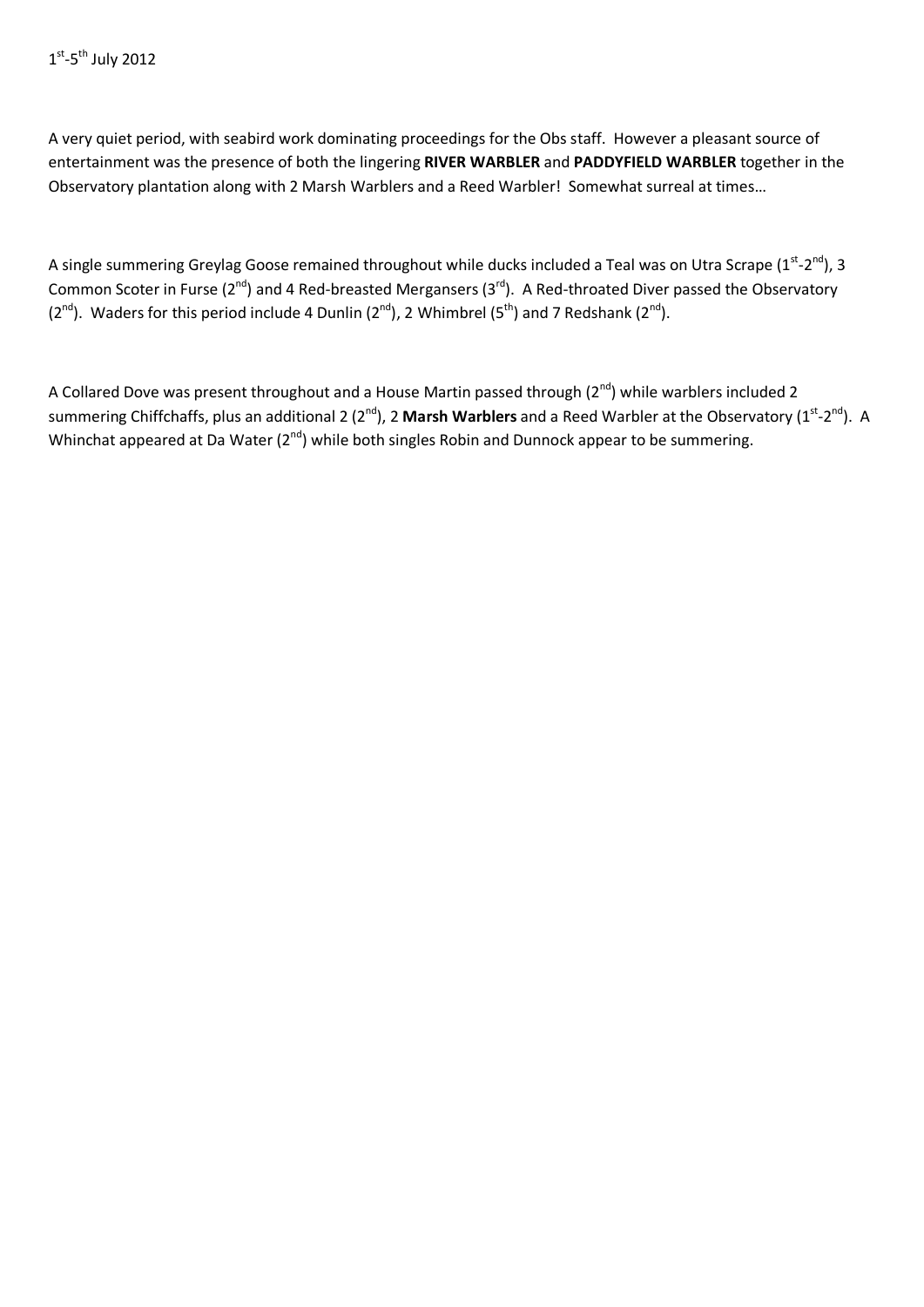Both the **PADDYFIELD WARBLER** and **RIVER WARBLER** remain faithful to the Observatory plantation, showing well throughout the day.

A female Red-breasted Merganser lingered in the Havens on  $8^{th}$ -9<sup>th</sup> while 2 Grey Herons arrived on 7<sup>th</sup> along with a Golden Plover. One Purple Sandpiper was on Buness on 10<sup>th</sup> while 6 Dunlin arrived on 8<sup>th</sup> and 3 Whimbrel passed through on  $9<sup>th</sup>$ .

Two Swifts over Meoness were the first of the month while an unusual midsummer occurrence concerned single Whitethroats on  $6<sup>th</sup>$  and  $10<sup>th</sup>$ . A Whinchat arrived on  $7<sup>th</sup>$  and lingered throughout while a pair of Linnets also arrived on  $9^{th}$ .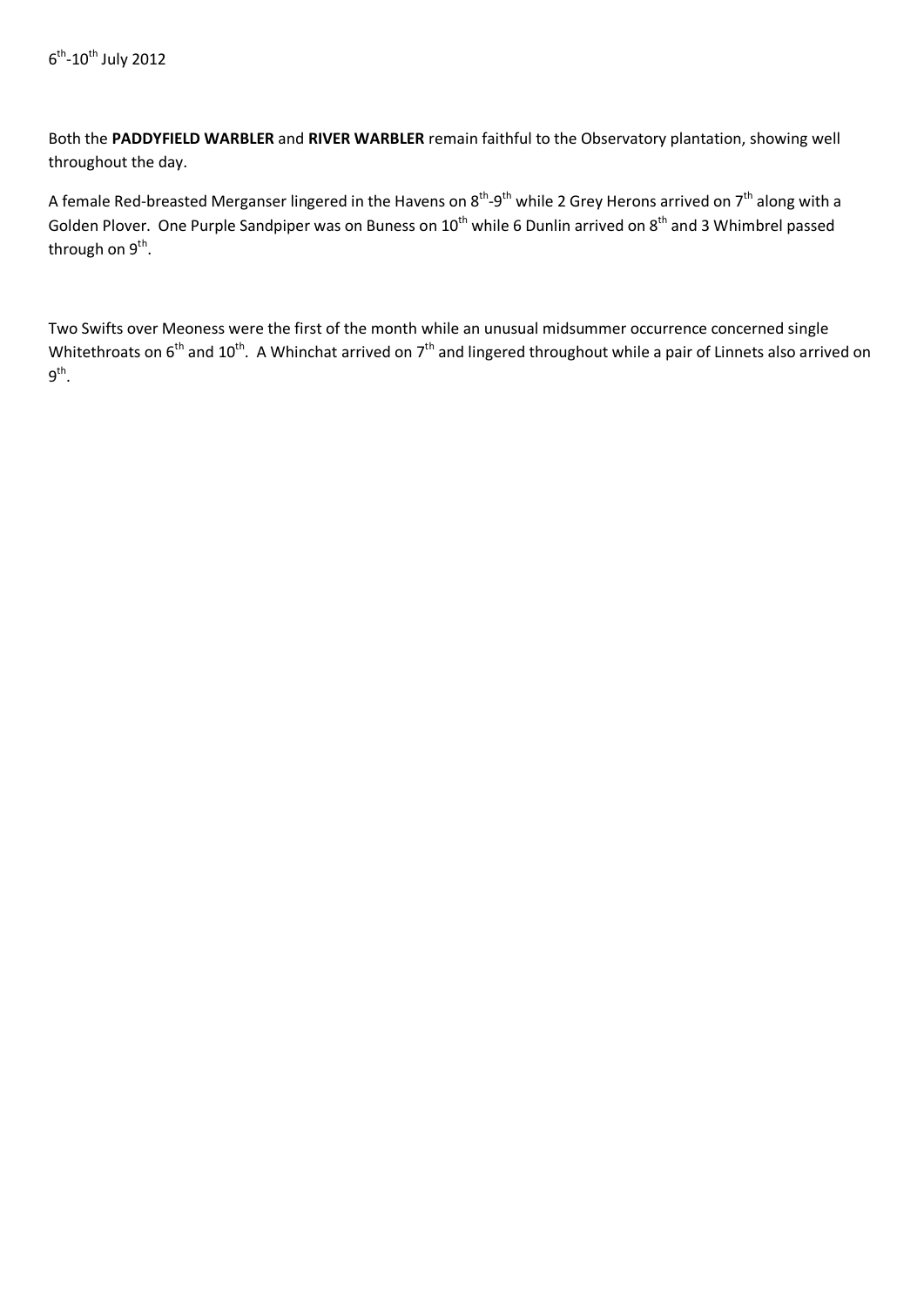Unexpected highlight of the period was the appearance of a **COUE'S ARCTIC REDPOLL** in the Observatory Plantation. The bird looked good for this species in the field and was soon confirmed when it was followed down the island and trapped in the Plantation Heligoland. The **PADDYFIELD WARBLER** was last seen on 11th while the **RIVER WARBLER**  remained until the end of the period.

A male Common Scoter and female Red-breasted Merganser arrived on 13<sup>th</sup> with a Heron on 14<sup>th</sup>. A total of 16 Ringed Plovers at north Light on 11<sup>th</sup> suggested a few migrants while other waders included 2 Golden Plovers on 15<sup>th</sup>, 4 Purple Sandpipers on  $14^{\text{th}}$ , 6 Dunlin on  $11^{\text{th}}$ , 3 Whimbrel on  $11^{\text{th}}$ , 10 Curlew travelling south on  $12^{\text{th}}$ , 8 Redshank on  $19^{\text{th}}$  and 9 Turnstones on 14<sup>th</sup>.

Two Swifts passed through on 13<sup>th</sup> with a House Martin on the same day. Other small migrants were obviously thin on the ground with just the lingering Whitethroat, 2 summering Chiffchaffs, 2 Robins, the lingering Whinchat, a Dunnock on 15<sup>th</sup> and a lingering Linnet being of note.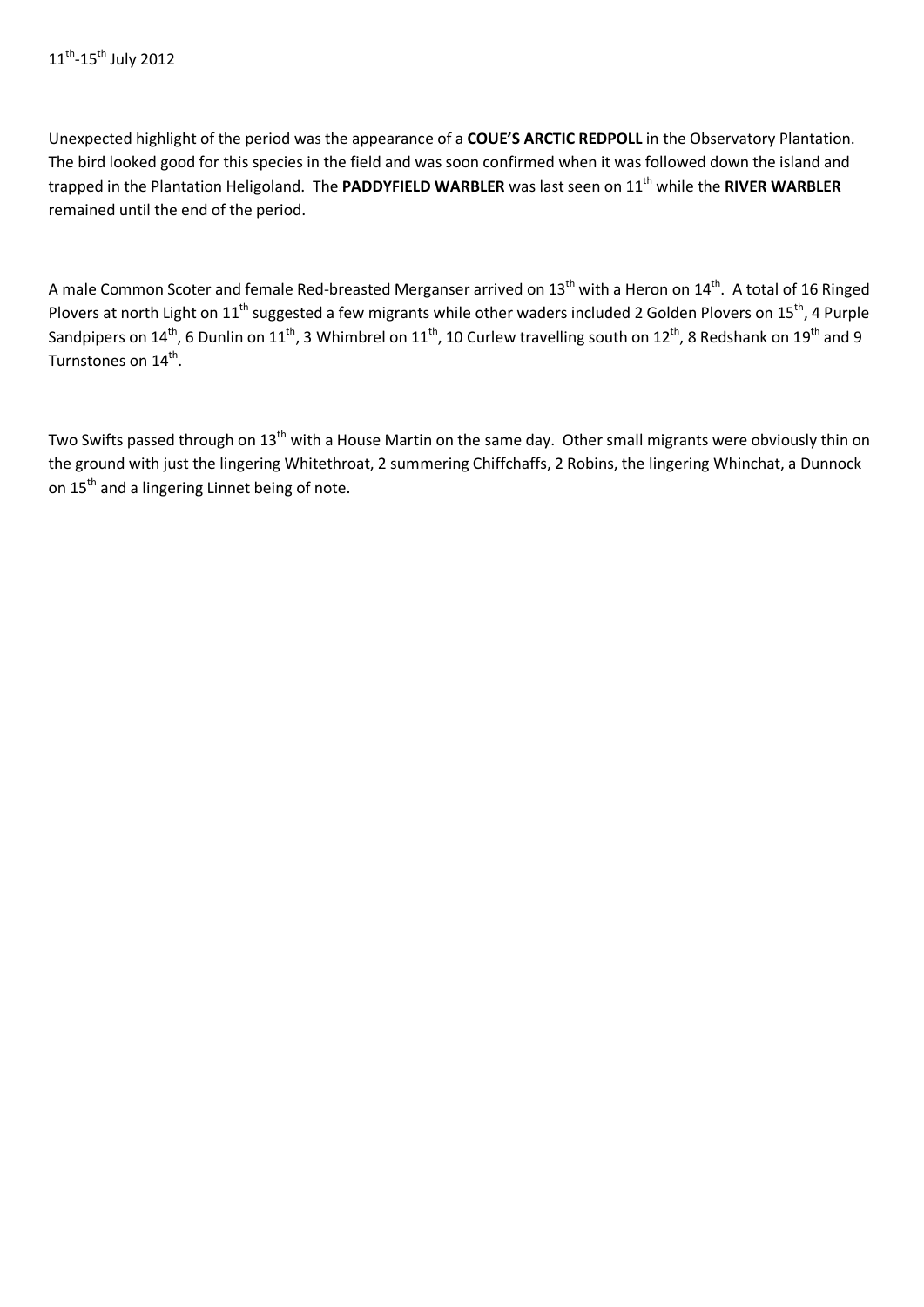A very quiet period, with birds of note including a Common Scoter and 2 Red-throated Divers south on 21<sup>st</sup>, 2 Leach's Petrels trapped (17<sup>th</sup> and 15<sup>th</sup>) plus another seen around the nets on 22<sup>nd</sup>, a female Peregrine over Guidicum on 18<sup>th</sup>, a peak of 4 Golden Plovers, 3 Sanderling, 24 Redshanks and 18 Turnstones on 23<sup>rd</sup>, Whimbrel on 19<sup>th</sup> and Common Sandpiper in the Gulley on  $24<sup>th</sup>$ .

A Woodpigeon arrived on 16<sup>th</sup>, followed by a Collared Dove on 21<sup>st</sup> while 2 Swifts were present on 16<sup>th</sup>. A Willow Warbler arrived on 17<sup>th</sup>. Two Siskins and a Redpoll sp. arrived on 21<sup>st</sup>, with 2 Mealy Redpolls on 23<sup>rd</sup> trapped in the Plantation.